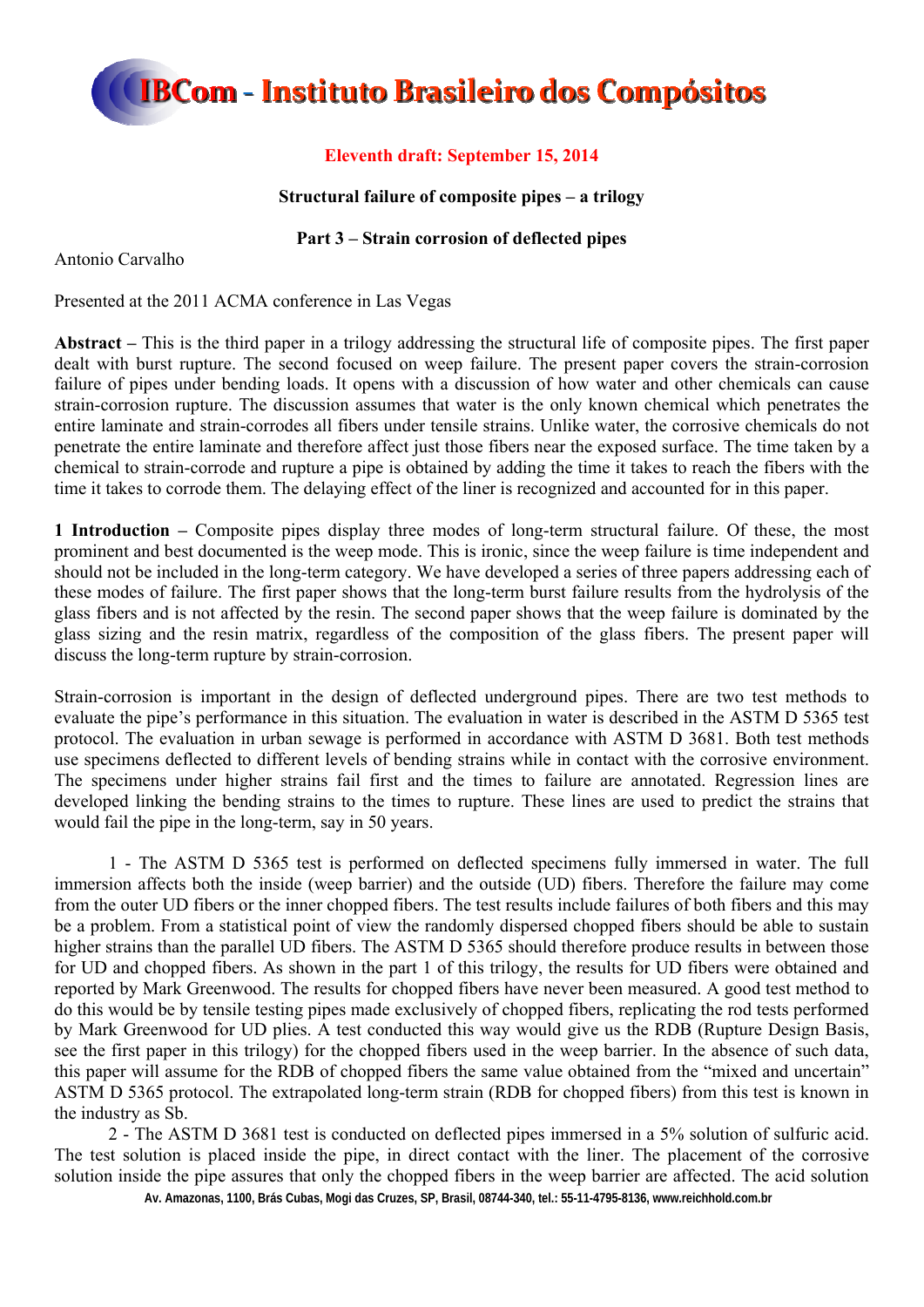simulates the strain-corrosion effect of the acidic sewage in the weep barrier. The long-term rupture strain from this test is called "Corrosion Design Basis", or CDB, in analogy with the "Hydrostatic Design Basis", or HDB. It is referred to in the industry as Sc.

**2 Strain-corrosion in pipe context –** There are four instances of strain-corrosion in composites pipes, which the engineer should be aware of. They are:

- *Strain-corrosion of the liner.* This type of strain-corrosion, known in the literature as environmental stress cracking, occurs in resin-rich liners that are placed in corrosive chemicals under tensile strains. This type of strain-corrosion does not rupture the pipe and will not be discussed in this paper.
- *Strain-corrosion of the UD structural plies.* Water is the only known chemical that can penetrate and strain-corrode the UD glass fibers in the structural plies. This type of strain-corrosion controls the longterm burst life of the pipes. We refer to this long-term strength as the Rupture Design Basis, or RDB. The tests to measure the RDB were performed by Mark Greenwood on UD rods and are discussed in the part 1 of this trilogy.
- *Strain-corrosion of the chopped fibers in the weep barrier.* This is caused by acid (or other chemical) that somehow penetrates the liner and reach the weep barrier of deflected pipes. For rupture to occur, the pipe wall must be under bending strains. The rupture time in this case is obtained by adding the time taken by the chemical to traverse the liner with the time it takes to corrode the fibers. We refer to the long-term strength of the pipe in this situation as the Corrosion Design Basis, or CDB. The CDB is determined per ASTM D 3681. The strain-corrosion of the weep barrier in water has never been measured, and perhaps will never be, since it would produce a value much higher than that for UD plies.
- *Strain-corrosion of the outer pipe plies*. This is caused by water, since the corrosive chemicals do not reach the outer pipe plies. This type of strain-corrosion takes place in deflected underground pipes that have the outside surface in contact with the water in the soil. The usual situation is for the outside surface of the pipes to be comprised of UD fibers, with the chopped fibers confined in the inner weep barrier. The strain-corrosion by water on the outer UD fibers was measured by Mark Greenwood, as we have seen in the part 1 of this trilogy. The strain-corrosion of the inner weep barrier in water probably will never be measured, since the UD plies are expected to fail sooner. Anyway, the ASTM D 5365 test method fully immerses the test specimens in water, to measure the strain-corrosion capability of both the outer surface and the inner weep barrier. The results from this test are known in the industry as Sb. The Sb is a mixture of UD and chopped fiber failures. Its significance is not relevant.

The present paper will address the strain-corrosion rupture that occurs in pipes deflected and exposed to acids. The time to rupture is a function of the bending strain, the glass composition and the toughness of the resin in the corrosion barrier. This paper will show that the time to rupture is obtained by adding the time taken for the acid to corrode the glass fibers with the time it takes to get across the resin-rich liner.

**3 Two types of chemicals –** The study of the durability of composite equipment (pipes included) in aggressive chemicals can be greatly simplified by grouping the chemicals in two categories. This section will put the aggressive chemicals in proper perspective.

- **First category.** The *penetrating* chemicals are those that penetrate the whole laminate and reach all plies. Water is the most notorious and important penetrating chemical. In fact, as discussed in the part 1 of this trilogy, the long-term burst rupture of pipes under tensile loads is determined by the water that penetrates the whole laminate and strain-corrodes the glass fibers.
- **Second category.** The *non-penetrating* chemicals do not penetrate very deep into the laminate and have their effect limited to the plies next to the surface. Most aggressive products found in industrial applications fall in this category. These products are able to deteriorate the corrosion barrier (weep barrier) of the equipment and affect their service life. However, if the deteriorated corrosion barrier is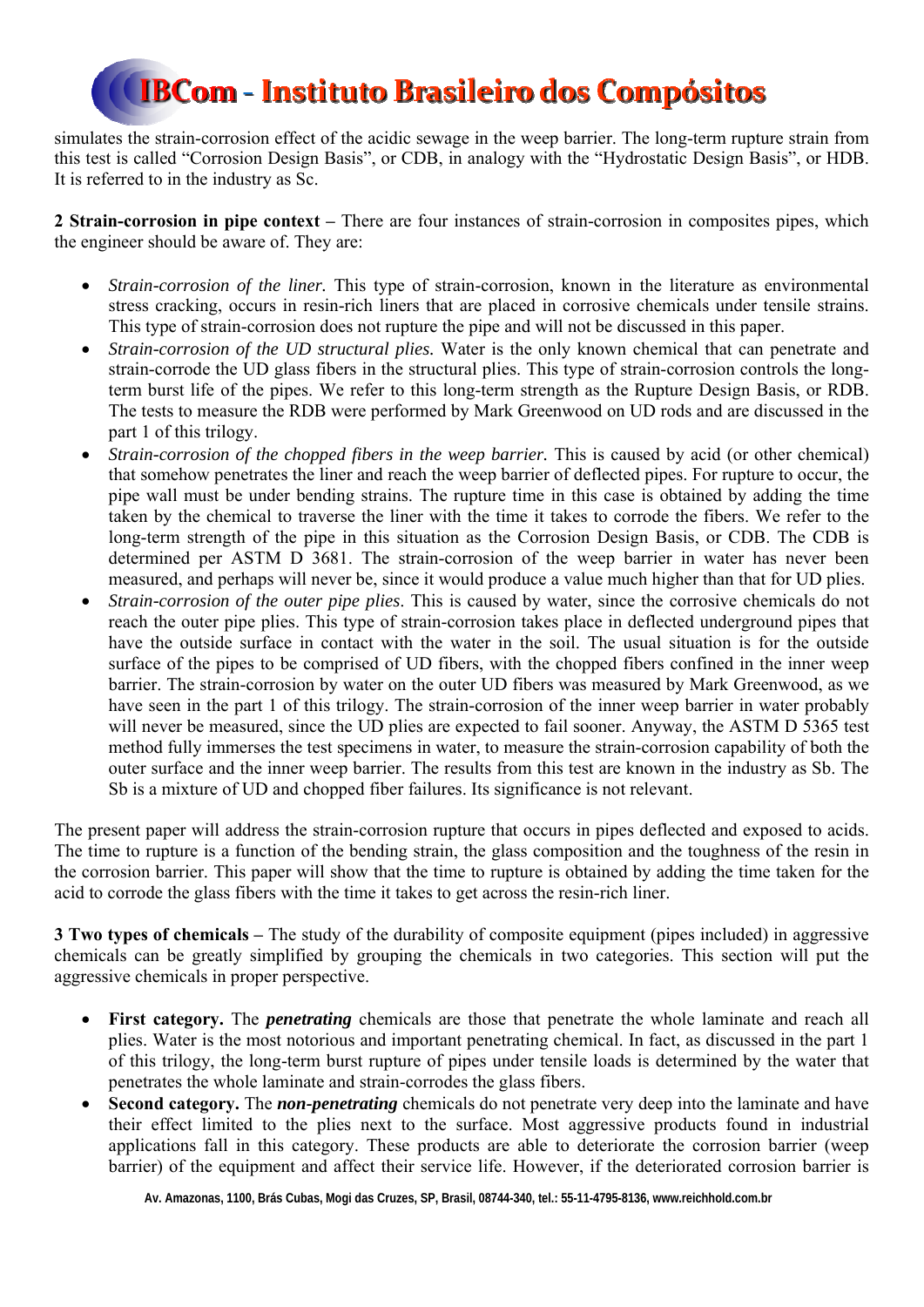

regularly replaced, the aggressive chemicals will not reach the structural plies and therefore will have no effect on the structural life. The regular replacement of deteriorated corrosion barriers is a common procedure in large diameter composites pipes and tanks. As a rule, if proper maintenance is performed, the chemical products have no effect on the structural life of the composite. However, there is one situation in which the chemical products do affect the structural life. The next section will show that this situation occurs in pipes under bending loads.

In the vast majority of the applications, the damaging chemicals are kept away from the structural plies by sacrificial resin-rich liners and corrosion barriers. The structural life of the composite is increased by the delaying effect of the sacrificial barriers. This reasoning is valid only for equipment under tensile, compressive or shear loads. It is not valid for equipment under bending loads. What makes bending loads so special? This is a topic for discussion in the next pages.

**4 Strain-corrosion under bending loads –** We open the discussion by recognizing that strain-corrosion rupture, like any rupture in composites, is related to deterioration of the fibers. The glass fibers are susceptible to attack by water, by acid and by alkali. This attack is not uniform. Rather, since some spots are more susceptible to attack than others, the fibers develop a few local micro cracks, that open under tensile strains and expose fresh material. The localized corrosion grows the crack and eventually ruptures the tensioned fiber. This process is called strain-corrosion, since it combines tensile strains and corrosion. The corrosion process locally weakens the fiber and the tensile strain expose fresh material to chemical attack. The strain-corrosion process is capable of growing cracks under static loads. This statement is so fundamental that we repeat it, for emphasis.

### *The strain-corrosion process causes crack growth under static loads. The crack growing process under static loads is unique to strain-corrosion. As a rule cracks grow only under cyclic loads, never under static loads.*

Strain-corrosion is a chemically accelerated process of crack growth in materials under tensile static strains. It applies to all homogeneous materials like metals, resins and glass fibers. There are many examples of straincorrosion in industrial applications. The strain-corrosion of resin-rich liners is known as environmental stress cracking, which are recognized by the cracked "dry mud" appearance of the corroded surface. In this paper we will not deal with this type of "mud crack" strain-corrosion. Rather, we will focus our attention on the straincorrosion process that causes long-term rupture of the composite.

To clarify the concept, we consider a thought experiment in which a bare (not resin coated) glass fiber is subjected to equal tensile strains (a) in air, (b) immersed in water and (c) immersed in acid. The bare fiber is not embedded in resin and makes full contact with the air, the water and the acid. The times to fiber rupture in this experiment depend on the environment.

- In air the time to rupture is very long.
- In acid the time to rupture is very short.
- In water the time to rupture falls in between.

We next perform the same experiment with the fiber coated with resin, as they are in laminates. The resin coat produces different results.

- In air, the time to rupture the coated fiber is the same as that of the bare fiber. This is obvious and requires no explanation.
- In water, the time to rupture of the coated fiber is the same as that of the bare fiber. This indicates that water can easily penetrate the resin coat and reach the embedded glass. The resin coat provides no protection from water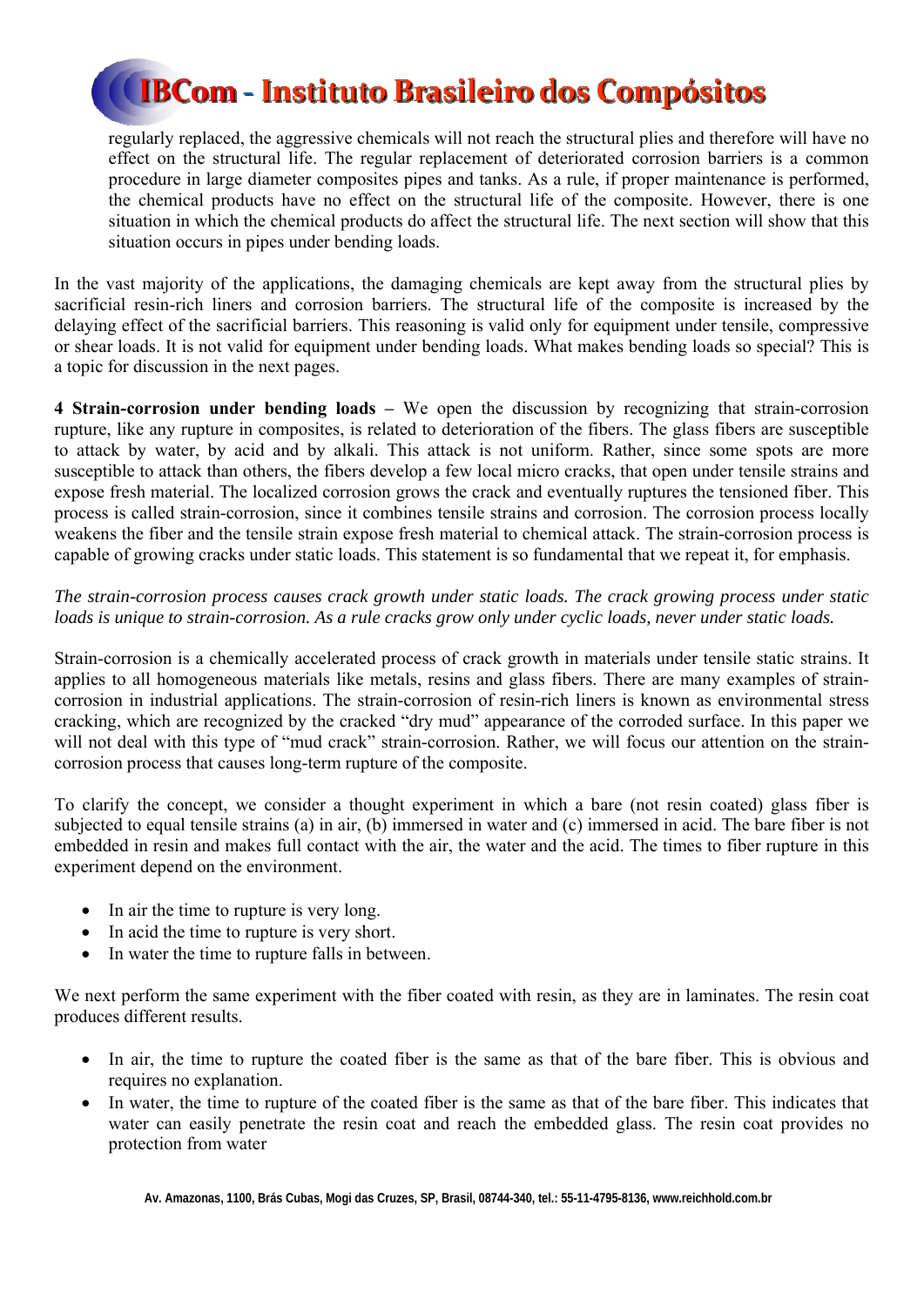In acid, the time to rupture of the coated fiber is much longer than that of the bare fiber. This indicates that the resin coat around the fiber delays the acid penetration.



5190E 10min 2\*50ml .1%HF, 2hr 5%HCl @ 80C, dry 2hr @ 60C

.

5460E, 5min .1%HF, 2hr 5%HCl @ 80C, dry 2hr @ 60C

#### *Figure 1*

*Spontaneous cracks from corrosion of E glass exposed for 2 hours to 5% HCl @ 60C. The open cracks indicate the existence of residual surface tensile strains. (Courtesy Owens Corning)* 

Figure 1 shows bare glass fibers that have been immersed for 2 hours in a 5% solution of HCl at 60C. The fibers were simply immersed in the acid, with no externally applied tensile load. The open cracks that are observed indicate the existence of residual tensile strains on the surface of the fiber. These residual tensile strains come from the fiber forming process and explain the spontaneous strain corrosion that occurs in glass fibers, in the absence of externally applied loads. The spontaneous cracking of the glass fibers is identical to the environmental stress cracking that is observed in resin liners.

We are assuming that water is the only chemical that can reach the fibers in the structural plies. Chemical species other than water do not penetrate deep enough to affect the structural plies. If this is so, we may conclude that the strain-corrosion rupture process is restricted to water, as discussed in the part 1 of this trilogy. The strain-corrosion phenomenon should never be detected in pipes carrying chemicals. This is a very powerful argument. So, if this argument is true, why bother with strain-corrosion?

The above argument holds for composites under pure tensile, pure compressive or pure shear strains. Under such strains, the deterioration caused by the chemical is limited to the external plies of the laminate. The plies that are penetrated by the chemical are deteriorated and "lose" structural capability. They can be considered as structurally "lost" and their thickness can be discounted as a contributor to the laminate strength. This "loss" of structural thickness is usually misinterpreted as loss of mechanical properties. In fact, the aggressive chemical incapacitates only the part of the laminate that is penetrated, while leaving the rest intact. The structural plies that are not penetrated keep their pristine condition. What we have here is "loss" of structural thickness, not loss of mechanical properties.

We repeat that the above argument holds for tensile, compressive and shear loads. Things are different for bending loads. The difference between tensile and bending loads is explained in figure 2. The upper part of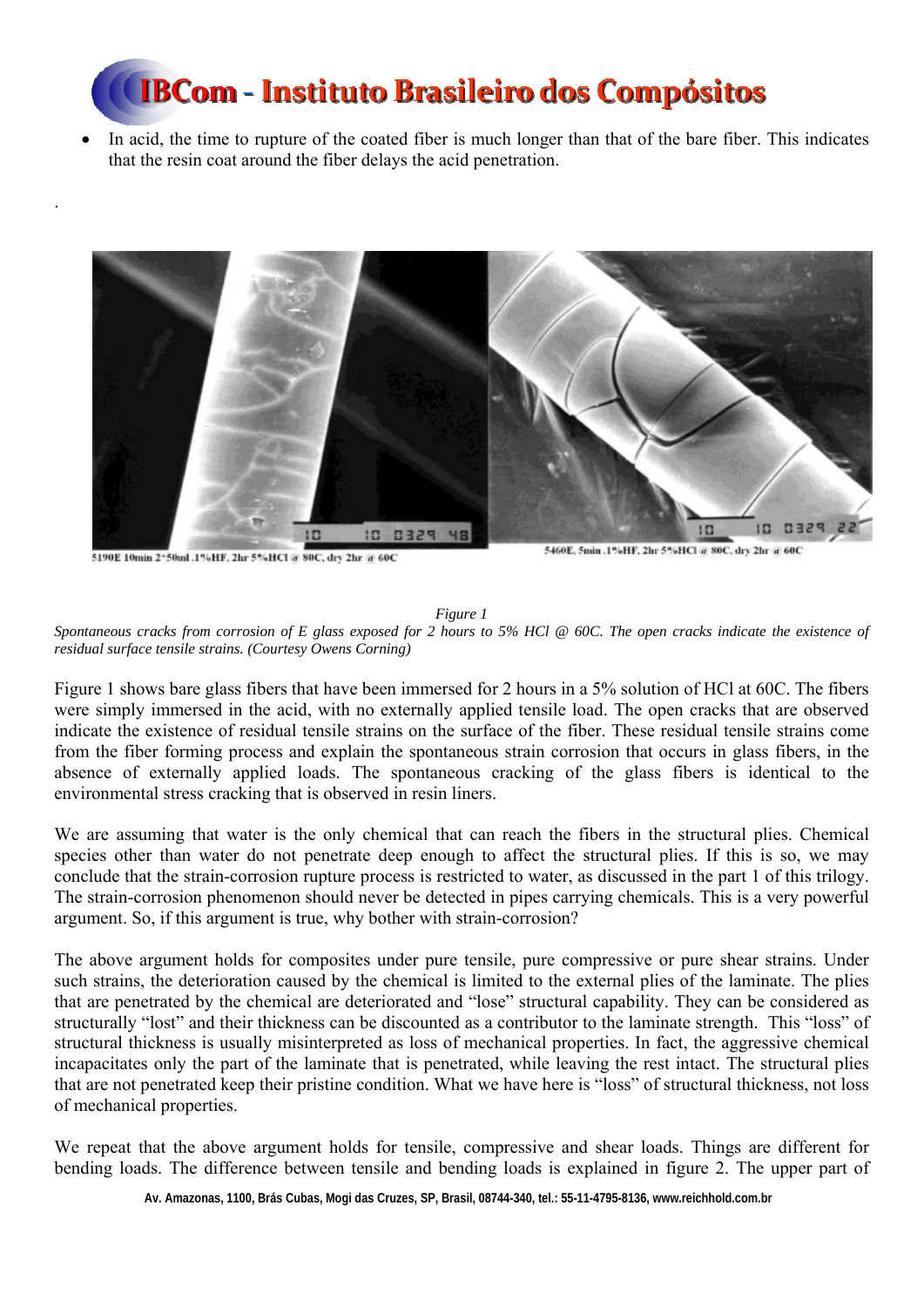figure 2 shows that a composite under tensile load displays a minor increase in tensile strain as a result of the small "loss" in structural thickness. This is so because the tensile load is uniformly distributed on the entire cross section. If left to itself, this process goes on until eventually the corrosion barrier is destroyed, the structural thickness falls below a critical level, and the laminate ruptures. This is in keeping with the results reported by Mark Greenwood, in which rods that were tensile tested in acid or in cement extract suffered premature failure, not because of strain-corrosion, but because of "loss" of the original structural cross section of the rods. For details, see ref. 2.

The lower part of figure 2 shows the bending moments carried mostly by the extreme fibers, i.e., by the fibers that are near the surface. Under such conditions, the rupture of the extreme fibers propagates fast and leads to a sudden failure. It can be shown mathematically (see any book on fracture mechanics) that the strain intensity factor for bending loads is significantly higher than that for tensile loads. The fast growing bending strains accelerate the strain-corrosion process, leading to a fast localized rupture. This phenomenon occurs only under bending loads. It does not occur under tensile loads.

We have just seen that strain-corrosion rupture occurs only in fibers under bending tensile strains. This condition can be found in the inner plies of (a) knuckle areas of vertical storage tanks, (b) under the saddle supports of above ground pipes or (c) in the crown/invert of underground pipes.

The strain-corrosion rupture from water in pipes under internal pressure should not be confused with the straincorrosion rupture from chemicals on laminates under bending strains. Although the phenomenon is governed by the same mechanism in both cases, the rupture failure caused by water in pressurized pipes is a purely tensile situation that does not involve bending.



*Figure 2* 

*The tensile loads are uniformly carried by all fibers. By contrast, the bending loads are carried mostly by the extreme fibers. This idea*  is central to the understanding of strain-corrosion. A mathematical explanation for this can be found in any book on fracture *mechanics.* 

Figure 3 shows a pipe that failed by strain-corrosion. The pipe carried a solution of acidic chlorine in a pulp bleaching plant. The chlorine is a strong oxidizer that corrodes the resin with little or no effect on the glass. And the acid corrodes the glass fibers with little effect on the resin. The pipe from figure 3 was supported on a rigid steel frame. The pipe operated in a deflected condition caused by the vertical compression from the rigid steel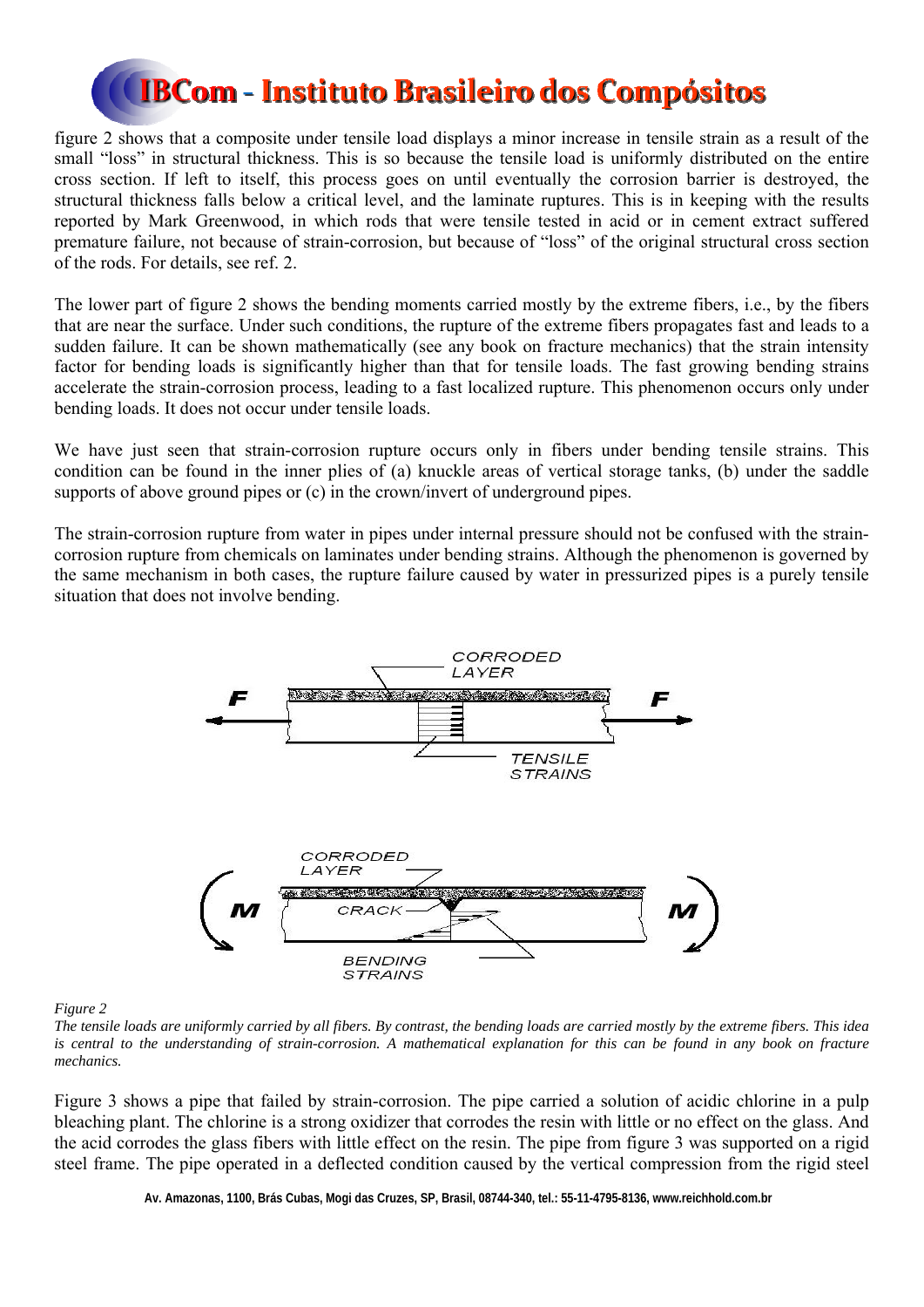frame below and the weight of other pipes above. The vertical deflection generated bending tensile strains in the inner layer at the pipe invert. The tensile bending strain, combined with the attack by the chlorine and the acidic media, set the stage for the strain-corrosion process. The process evolved like this.

- 1. The liner in the inner invert ply was subjected to bending tensile strains. This is a requirement for straincorrosion.
- 2. The chlorine strain-corroded the resin-rich liner and caused it to crack. This cracking known as environmental stress cracking – allowed the rapid ingress of the acid.
- 3. The cracked liner exposed the fibers to the acid. The high stress intensity factor at the pipe invert promoted the fast crack growth that failed the pipe. The crack grew from the inside of the pipe, moving out from the inner to the outer surface.

The failed surface shows a neat, smooth fracture in the pipe wall, which is typical of strain-corrosion. It also shows that the liner was hardly penetrated by the environment. The liner ruptured and allowed the ingress of the acid only in the line along the pipe invert. This is exactly where the high bending tensile strains are.

**5 Strain-corrosion tests in pipes–** The strain-corrosion tests measure the hoop bending strain that leads to long-term rupture. We refer to this long-term rupture hoop strain as CDB, for Corrosion Design Basis. The CDB is sometimes referred to as Sc.

The test protocols currently used to measure the CDB are described in ASTM D 5365 (water) and in ASTM D 3681 (5% sulfuric acid). Both methods require a minimum of 18 pipe specimens subjected to different bending strains while in contact with the corrosive medium. The strains and the corresponding times to failure are annotated to generate a regression line that is extrapolated to predict the 50 years CDB.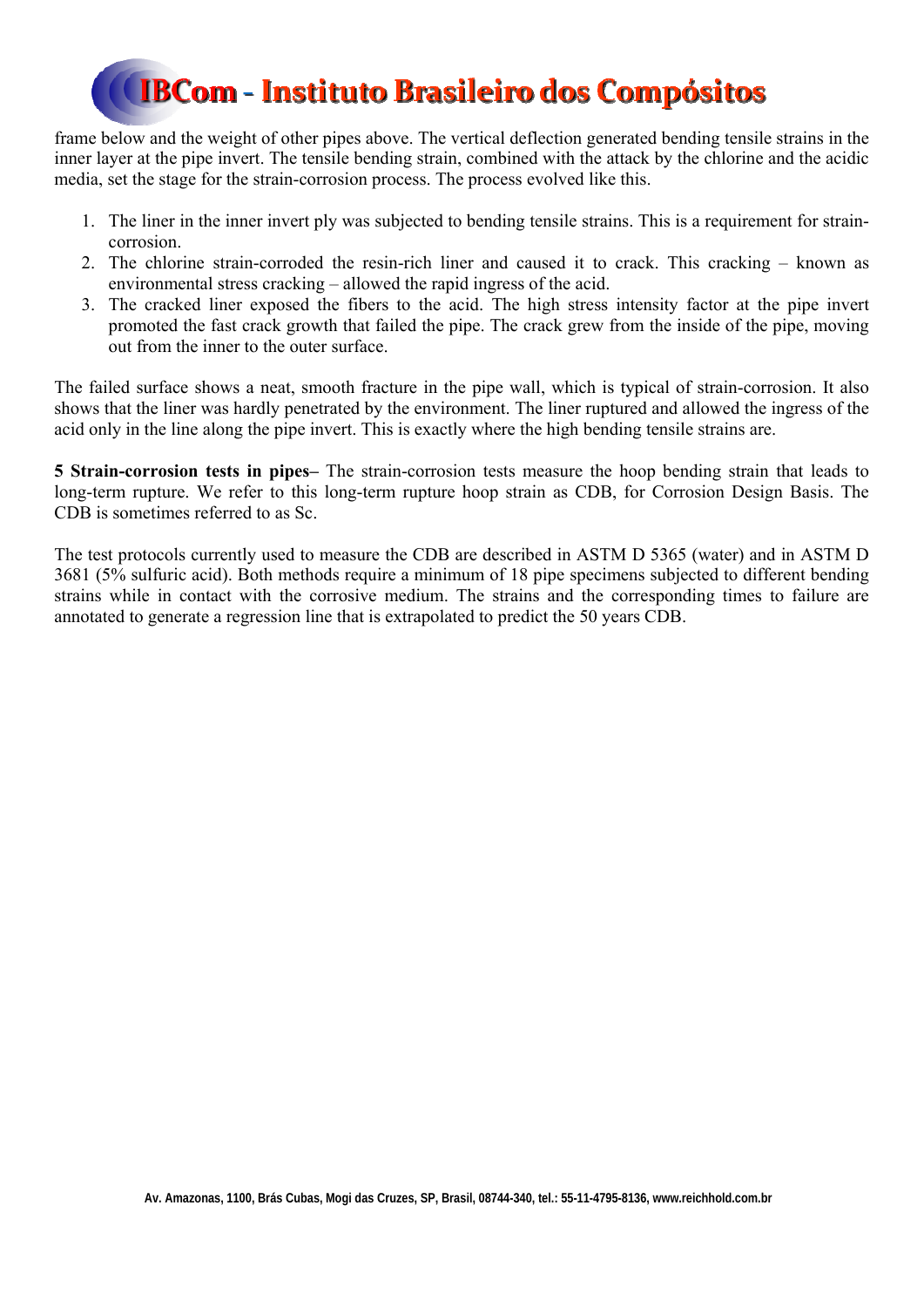

#### *Figure 3*

*Showing the strain corroded invert of a pipe that operated deflected by vertical compressive loads while carrying an acidic solution. The strain-corrosion process typically ruptures the composite along a neat and well defined smooth surface, instead of the jagged and splintered surface typical of other modes of rupture. Notice that the liner away from the pipe invert was hardly affected by the environment. The crack initiated and progressed from the inside of the pipe.* 

Equation (1) shows the regression line that is obtained. The Greek letter "Є" denotes the sustained hoop bending strain that ruptures the pipe by strain-corrosion in the time "t". The intercept A is related to the hoop short-term elongation at break of the pipe and the slope G measures the rate of attack by the chemical. The slope G depends on the operating temperature and on the chemical resistance of the glass fibers.

 $\log \varepsilon = A - G \log t$  (1)

Table 1 shows typical values of A and G for commercial sanitation pipes tested in water and in 5% sulfuric acid. The values of A have been adjusted to give the elongation in % when the time is expressed in hours.

| $\log \varepsilon = A - G \log t$                    |       |       | Strain extrapolated<br>to 50 years |
|------------------------------------------------------|-------|-------|------------------------------------|
| Sanitation pipes in 5% $H_2SO_4$ @ 25°C (ASTM D3681) | 0.220 | 0.071 | $0.66\%$                           |
| Sanitation pipes in water $\omega$ 25°C (ASTM D5365) | 0.334 | 0.039 | 1.30%                              |

*Table 1* 

The regression equations corresponding to the parameters in table 1 are:

 $\log \varepsilon = 0.220 - 0.071 \log t$  (For pipes in 5% H<sub>2</sub>SO<sub>4</sub>) (2)

*Strain corrosion parameters and the 50 years extrapolated strain for typical sanitation pipes. The values of A have been adjusted for elongations expressed in % and failure times in hours. (Courtesy Amiantit)*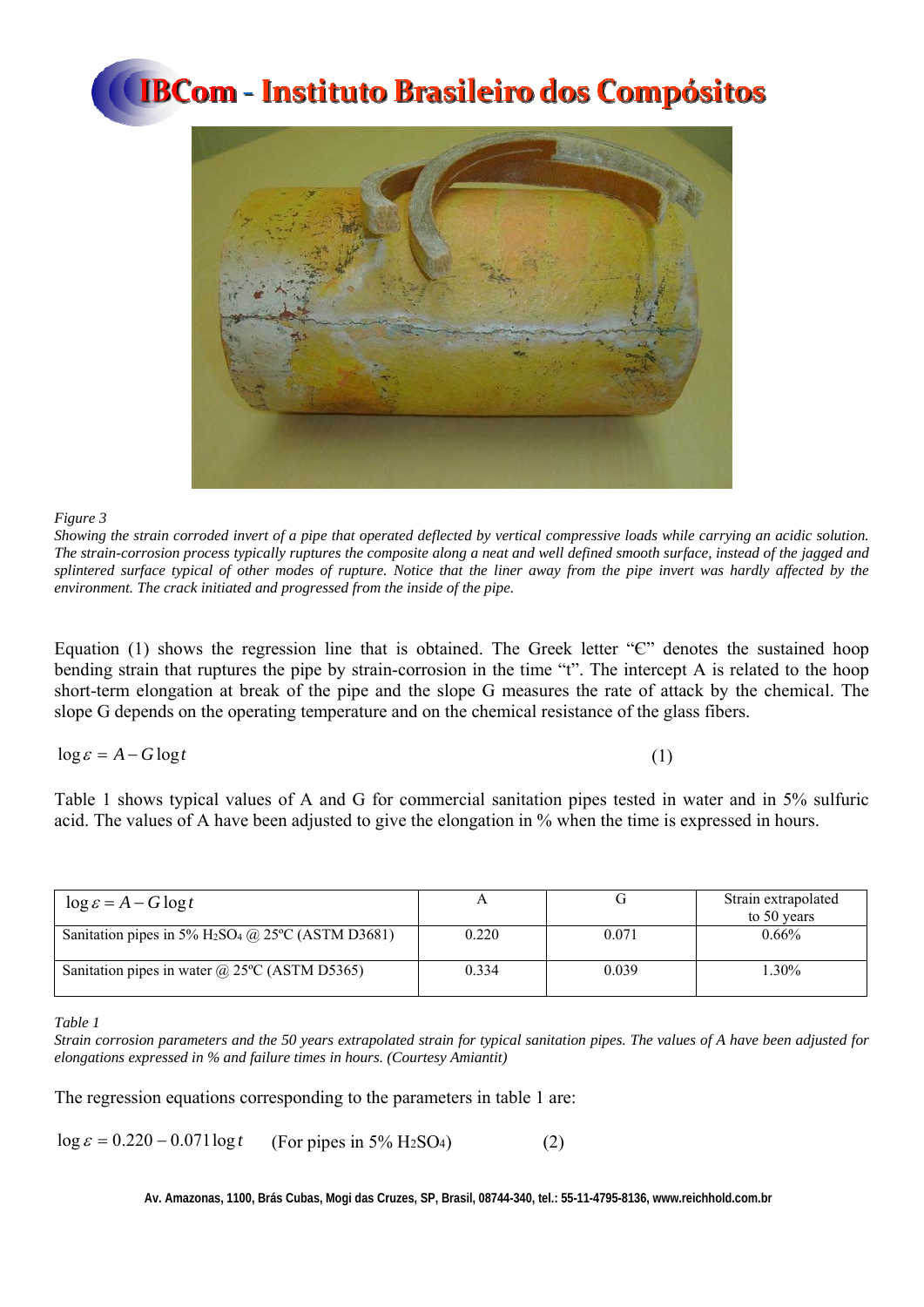

 $\log \varepsilon = 0.334 - 0.039 \log t$  (For pipes in water) (3)

The above equations are plotted together in figure 4. As expected, sulfuric acid is far more aggressive than water. For a failure time of 50 years, the pipe can handle a hoop bending strain of 1.30% in water. The same pipe in acid would fail under a hoop bending strain of just 0.66%. Figure 4 shows the short-term rupture strains approximately the same in water as in acid, as they should. We will return to these equations later.

The next section will show how to predict the strain-corrosion time of commercial pipes from the properties of the glass and the resin used in the corrosion barrier.



### CDB - Strain corrosion of sanitation pipes

*Figure 4* 

*Strain corrosion lines for sanitation pipes in water (ASTM D 5365) and in 5% sulfuric acid (ASTM D3681).*

**6 Predicting the strain-corrosion times** – The strain-corrosion behavior of commercial pipes is controlled by the chemical resistance of the resin in the liner, by the toughness of the resin in the corrosion barrier and by the composition of the glass in the corrosion barrier. This section will show how to estimate the strain-corrosion rupture time for commercial pipes. Our approach takes into account the time taken by the chemical to (a) reach the fibers and (b) to destroy the fibers.

The reader is reminded that the discussion that follows is applicable to pipes that have a corrosion barrier of chopped glass, like those that are used in chemical processes and in sanitation. The oil pipes, that do not have a corrosion barrier, are not discussed. To initiate the strain-corrosion process, the aggressive molecules and ions must first diffuse through the liner, before they reach the corrosion barrier. Therefore, the time to strain-corrode the pipe is obtained by adding the travel time through the liner + the time to strain corrode the chopped fibers in the corrosion barrier.

Did the reader understand this? Probably not, so we will say it again in different words. The argument is like follows.

The strain-corrosion rupture of commercial pipes occurs when the fibers in the corrosion/weep barrier are degraded and ruptured. The rupture time is obtained by adding the time that the chemical takes to travel through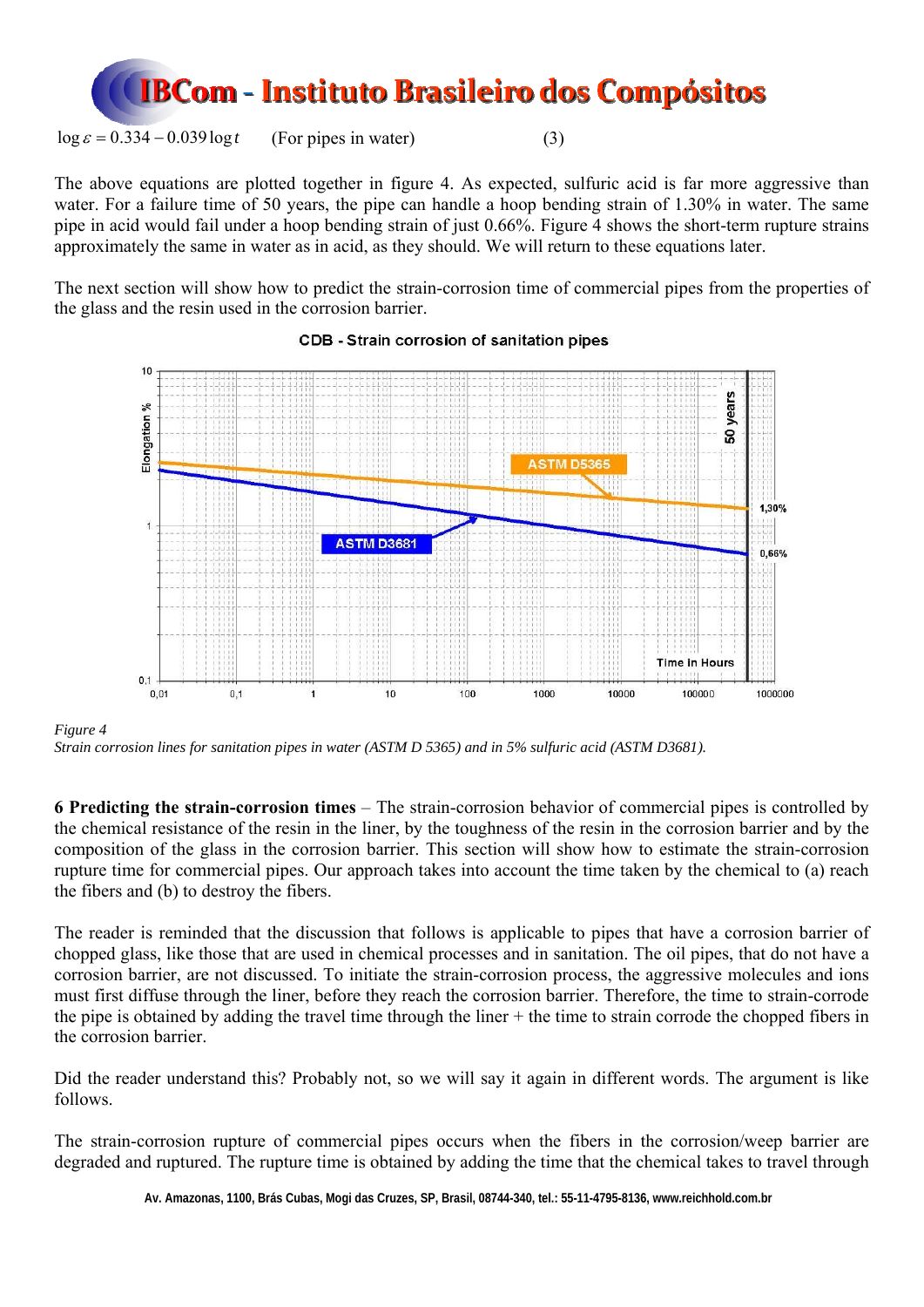the liner + the time that it takes to corrode the fibers in the corrosion barrier. This is summarized in the following equation.

 $[rupture-time] = [penetration-time] + [corrosion time]$  (4)

The prediction of the rupture time is complicated by the penetration time, i.e., the time taken by the chemical to traverse the resin-rich liner. Before doing any harm to the fibers in the corrosion/weep barrier, the chemical must first travel through the liner. This can happen in three ways.

*6.1 – Travel by diffusion through the liner.* This situation occurs in chemicals that do not attack the resin. The time to strain-corrosion rupture in this case is

 $\begin{bmatrix} time & to \\ strain-corrosion & rupture \end{bmatrix} = \begin{bmatrix} time & to \\ chemical & diffusion \end{bmatrix} + \begin{bmatrix} time & to \\ correct & glass \end{bmatrix}$  $\overline{a}$  $-corrosion$  *rupture* | | chemical diffusion | | corrode glass *time to chemical diffusion time to*  $\text{strain}-\text{corrosion}$   $\text{rupture} = \begin{bmatrix} \text{time} & \text{to} \\ \text{chemical} & \text{diffusion} \end{bmatrix} + \begin{bmatrix} \text{time} & \text{to} \\ \text{corrode} & \text{glass} \end{bmatrix}$  (4A)

Let us first say a few words about the time to diffusion of the chemical. The diffusion of chemicals in composites is a very slow process. To my knowledge nothing is known about the diffusion times of chemicals in resin castings, except maybe in the cases of water and a few solvents. It is a pity that little is known about the diffusion times. The only information available regarding the diffusion times of chemicals in composites is that "they are very long".

In equation (4A), the time to corrode the glass is measured on bare (no liner) plies of chopped glass. Such corrosion times have been measured and reported in two papers. The first, by Hogg (ref 3), reported the corrosion times in pipes made of bare E chopped fibers deflected in acidic environment. The second, by Stefanie Romhild and Gunnar Bergman (ref 4), reported the corrosion times of bare chopped fibers in flat laminates (not pipes) immersed in acid. In both cases the test laminates were made exclusively with bare plies of chopped glass, i.e., plies not protected by resin-rich liners.

It is unfortunate that none of the above authors have published their regression lines. This is understandable since their objectives were the comparison of different resins and glasses, not the quantification of the straincorrosion problem. The equations that follow have been adapted by the author from the crude graphs published by Hogg, Romhild and Bergman.

| $\log \varepsilon = 0.231 - 0.090 \log t$ | (Hogg's line for bare E glass)             | (5) |
|-------------------------------------------|--------------------------------------------|-----|
| $\log \varepsilon = 0.306 - 0.111 \log t$ | (Bergman's line for bare E glass)          | (6) |
| $\log \varepsilon = 0.264 - 0.062 \log t$ | (Bergman's line for bare boron-free glass) | (7) |
| $\log \varepsilon = 0.277 - 0.017 \log t$ | (Bergman's line for bare AR glass)         | (8) |

The above equations are shown plotted side by side in figure 5. They estimate the times to strain-corrode different types of bare chopped glass in acid. The reader is again reminded that these equations are poor representations of reality, as they have been derived by the author from crude graphs published by the sources.

The times to rupture are obtained by adding the travel times with the predictions from these equations, as shown in equation (4A). It is unfortunate that at the present time equation (4A) cannot be used, because the travel times are not known.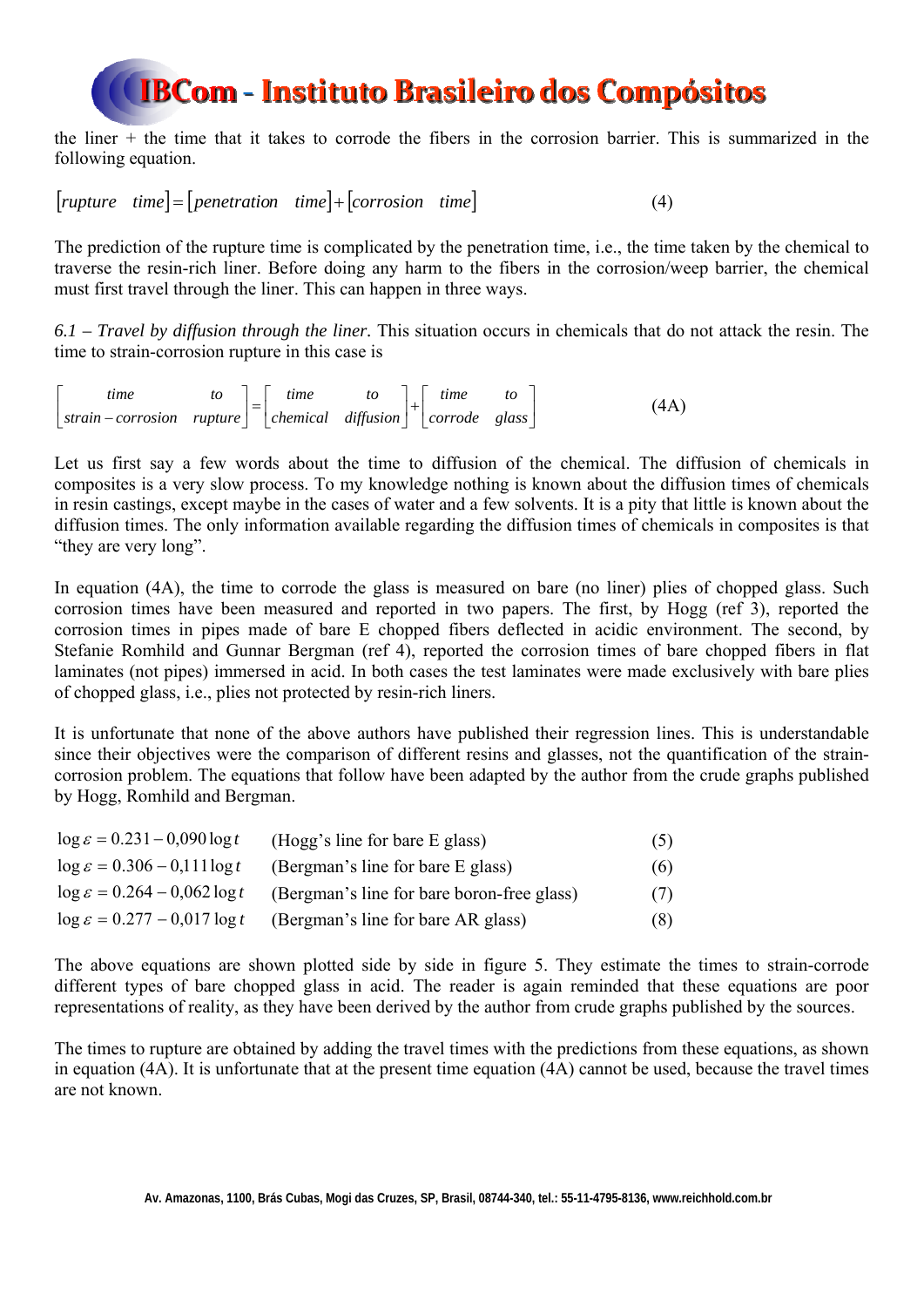



### **Strain Corrosion of Bare Chopped Ply**



We have just seen that the resin-rich liner delays the strain-corrosion process when the pipe is exposed to chemicals that attack the glass without attacking the resin. The delaying effect of the liner can be very high in such cases. In some cases the delay time may be so long as to give the impression that the strain-corrosion process is altogether non-existent. See ref. 5.

*6.2 – Travel by corrosion of the resin-rich liner.* This situation occurs in chemicals that attack the resin. The time to strain-corrosion rupture in this case is

$$
\begin{bmatrix} time & to \strut top \strut \text{string} \end{bmatrix} = \begin{bmatrix} time & to \corrode \text{string} \end{bmatrix} + \begin{bmatrix} time & to \corrode \text{mass} \end{bmatrix}
$$
 (9)

The time to strain-corrode the liner may be too short in such situations. In some cases the attack on the liner is so fast that the time to corrode it could be ignored. This is a very sobering statement, meaning that resin-rich liners are not a deterrent for strain-corrosion in applications where the environment attacks the resin. If we ignore the time to strain corrode the liner the rupture time equation becomes

| tıme                                                                     | to | time | (9A, |
|--------------------------------------------------------------------------|----|------|------|
| $\vert$ strain – corrosion rupture $\vert$ $\vert$ corrode glass $\vert$ |    |      |      |

This is the case of the pipe shown in figure 3, in which the chlorine attacked the resin-rich liner and exposed the fibers in the corrosion barrier to a direct acid attack.

Equation (9A) indicates that the time to strain corrosion rupture may be very short in environments containing chemicals that destroy the resin and are very aggressive to the glass fibers. This problem can be solved by using carbon fibers in the corrosion barrier. See ref. 9.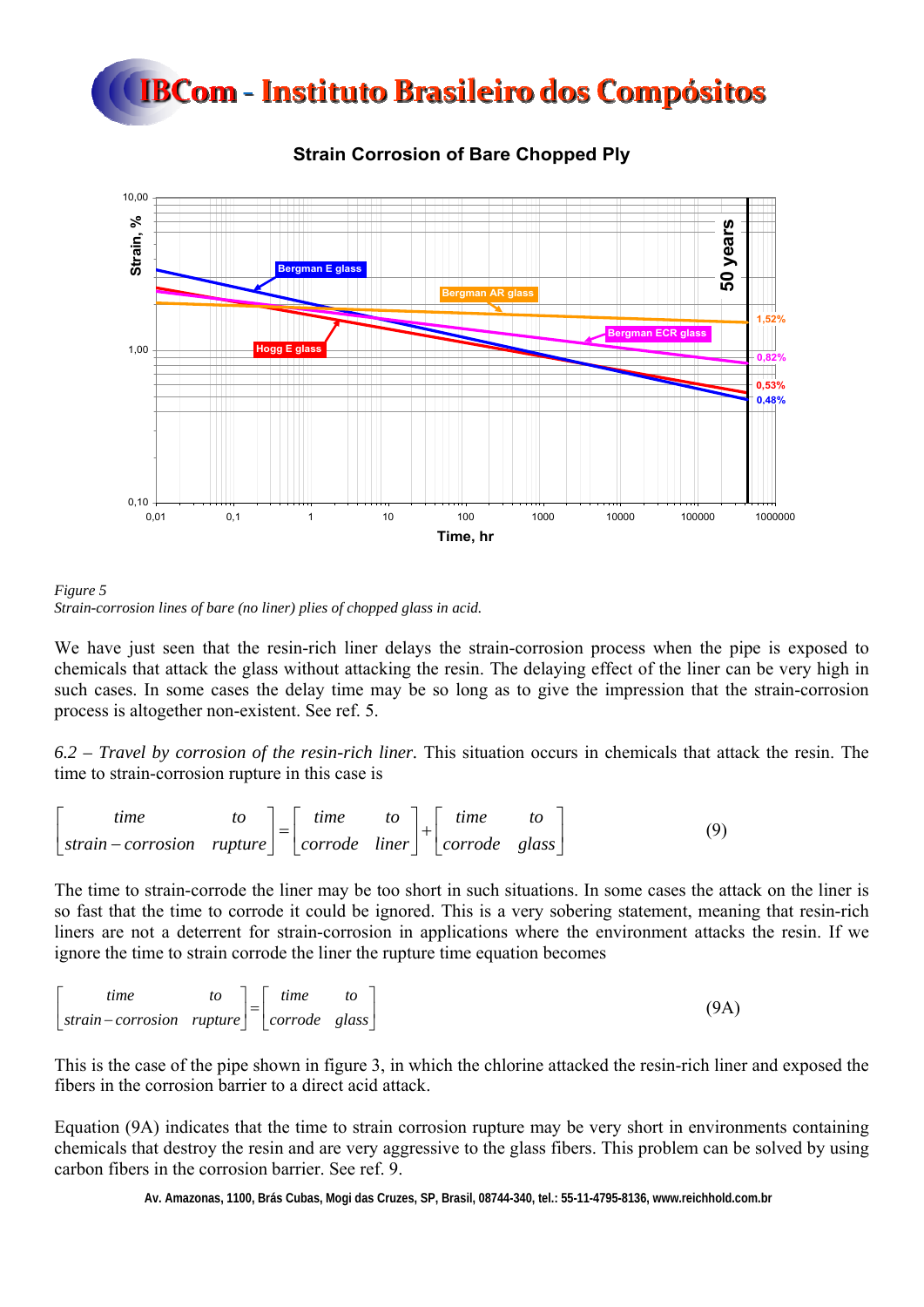

*6.3 – Travel by infiltration through cracked liners*. This situation occurs in composites that have suffered high impact loads or have been subjected to tensile strains above the infiltration threshold. Infiltration is a fast process which, unlike diffusion, carries the aggressive chemical to the corrosion barrier in a very short time. The infiltration is facilitated by voids and cracks in the liner. Cracked and defective liners can be very detrimental to pipes under bending loads and subject to strain-corrosion. For best performance the weep/corrosion barrier should operate below the infiltration threshold, as explained in the second paper (weep failure) of this trilogy.

The strain-corrosion rupture times of commercial pipes is measured as indicated in ASTM D3681 (in acid) and ASTM D5365 (in water). To shorten the test times, the pipes are tested above the threshold weep strain and most certainly are severely cracked. The regression lines developed in these tests, from specimens with cracked liners, produce very conservative results that are not representative of the real conditions under which the pipes operate. This is an undisputed fact that is recognized by almost everyone. Nevertheless, the test results from these test methods are still used in design.

**7 – Limiting cases –** The rupture time from strain-corrosion can be estimated by equations (4A), (9A) and (2). Equation (4A) is valid for chemicals that do not attack the resin and reach the glass by diffusion. This is the least severe of all strain-corrosion situations. Equation (9A) represents the case where the liner is attacked by the chemical and is possibly the most severe case of strain-corrosion. Equation (2) was obtained by testing specimens with cracked liners, as in ASTM D 3681. The results from this equation are too conservative and not representative of pipe performance.

From equation (4A) we can derive two scenarios for applications where the chemicals do not attack the resin in the liner:

*6.1 – Sewer transmission.* The sulfuric acid solutions found in urban sewers are too diluted and do not harm the resin. Furthermore, since this acid is very slow in diffusing through the resin, the liner gives good protection to the fibers. The long diffusion time of the sulfuric acid through the liner gives these pipes very long lives, regardless of the type of glass in the corrosion barrier. For further details, see ref. 5.

*6.2 – Water transmission.* The short diffusion time of water is not a problem, since water is not overly aggressive to the underlying glass fibers. This is confirmed by the high values of the 50 years Sb in water, which are 0.92% for UD fibers and 1.30% for chopped fibers. These values are way above the operating strains (0.35%) and assure the durability of the pipe way beyond the limit of 50 years. There are many examples of pipes that have been carrying water and urban sewage for years with no reported case of strain-corrosion failure.

From equation (9A) we conclude that the environments that attack the resin in the liner may be very dangerous. We advise in such cases that the liner be prevented from cracking by using the split liner technology. And in those situations where the environment is extremely aggressive to the fibers we recommend the split liner technology combined with carbon fibers. This extreme situation may be found in underground pipes carrying industrial wastes. For details see ref. 9.

**8 – Conclusion –** We have presented arguments indicating that the strain-corrosion process occurs in composites under bending loads while immersed in corrosive chemicals. Our discussions led us to equations to predict the durability of composites under strain-corrosion.

Biography: Antonio Carvalho is an engineer with 40 years dedicated to composites. Past experience includes 30 years with Owens Corning and 15 years as a consultant. For direct communication please contact tony.hdb@gmail.com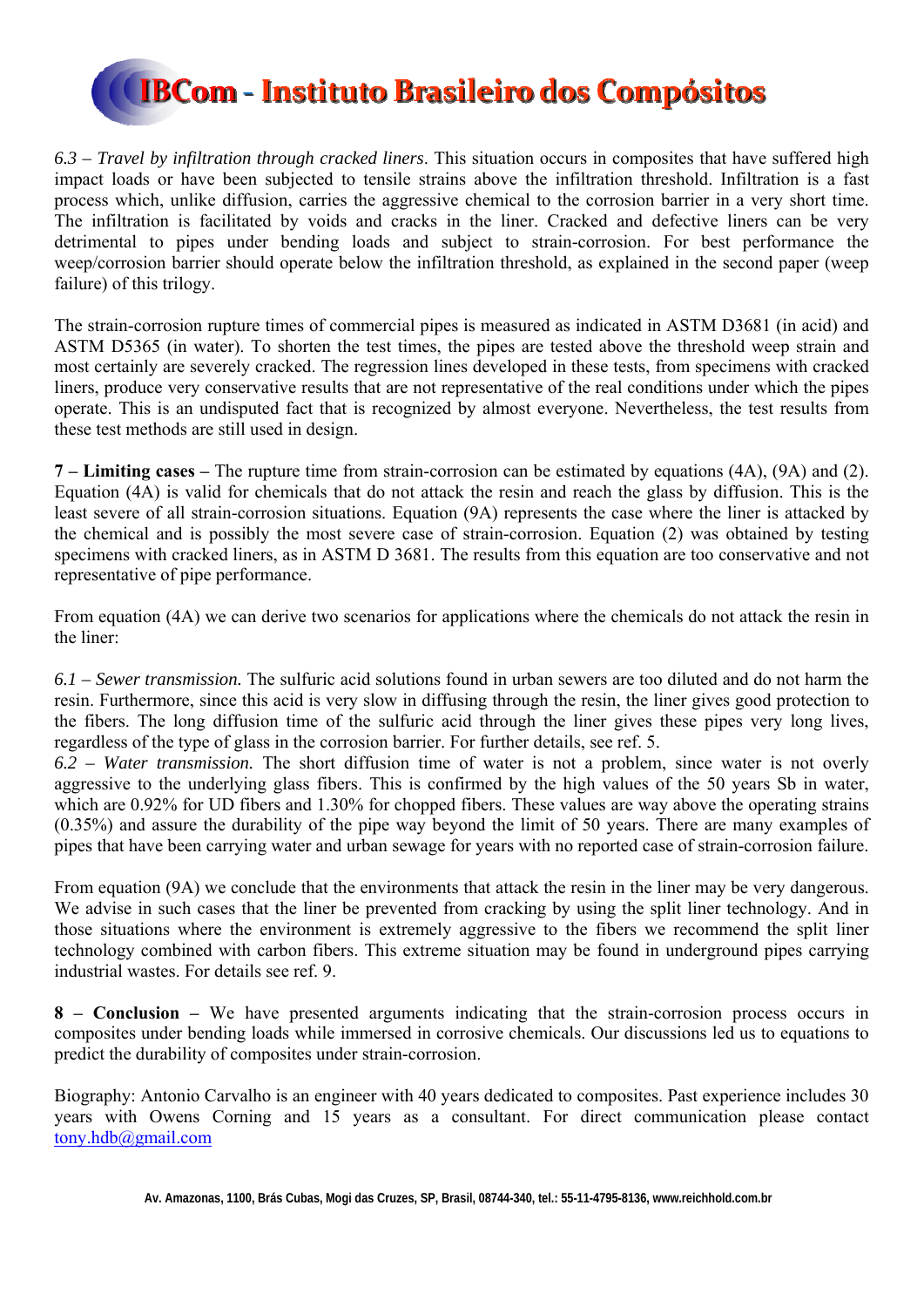References:

1 – A new method to predict the service life of corrosion barriers, by Carlos Marques and Antonio Carvalho, in ACMA Composites conference and trade show, 2006, St Louis.

2 – Pultruded composites durability: A key value, by Mark Greenwood, in CFA (now ACMA) Composites Conference, 2001.

3 – Stress Corrosion of GRP, by P. J. Hogg, J.N. Price and D. Hull, in the 39<sup>th</sup> Conference of the SPI, 1984

4 – Corrosion resistance of glass fiber materials – A crucial property for reliability and durability of FRP structures aggressive environments. By Stefanie Homhild and Gunnar Bergman, in NACE Corrosion 2004, paper 04612.

5 – Chemical resistance of GRP pipes measured over 30 years. By Hogni Jonsson in Munich, march 2009.

6 – Effect of internal stress on corrosion behavior of glass fibers, by A. Schmiermann, M. Gehde and G. W. Ehrestein in the 44th Conference of the SPI, 1989

7 – Fatigue behavior of fiber-resin composites, by F. Mandel, in Developments in Reinforced Plastics, vol. 2, edited by G. Prichard, Applied Sciences Publisher.

8 – The unified equation. Antonio Carvalho. Unpublished

9 – Compósitos para uso industrial. Antonio Carvalho. Published by Almaco.

### **Appendix A**

**Threshold strain –** As indicated in the part 2 of this trilogy, there is a tensile strain under which the cracks in the pipe do not coalesce to allow the passage of water. This is the threshold weep strain. Pipes operating under this threshold do not weep. The concept of threshold strain is valid for weeping. The questions that we ask are:

Is there a threshold strain for strain-corrosion? Is there a strain under which the pipes never fail by strain-corrosion?

Hogni Jonsson has recently (ref 5) published data which strongly supports the existence of a threshold strain for strain-corrosion. His findings, shown in figure A1, report data collected over a period of 30 years from pipes deflected in 5% sulfuric acid. The data show the strain-corrosion line flattening out and turning horizontal, as predicted by the concept of threshold strain. This amazing data apparently validate the concept of threshold strain for strain-corrosion rupture.

The flattening of the regression line reported by Hogni can be explained by equation (4A), since dilute solutions of sulfuric acid do not attack the resin. If the test strains are below the threshold weep strain, the liner will not crack and diffusion is the only possible way for the acid to reach the fibers. The diffusion time for sulfuric acid is very long and the regression line gives the impression of turning horizontal, regardless of the glass composition.

Figure A1 suggests the existence of a threshold strain for strain-corrosion. However, this is a false indication, since the diffusion process remains active and eventually the sulfuric acid will rupture the pipe. There is no threshold strain for strain-corrosion. The long diffusion times of some chemicals (like sulfuric acid) may bend the regression line and give the false impression of a threshold strain.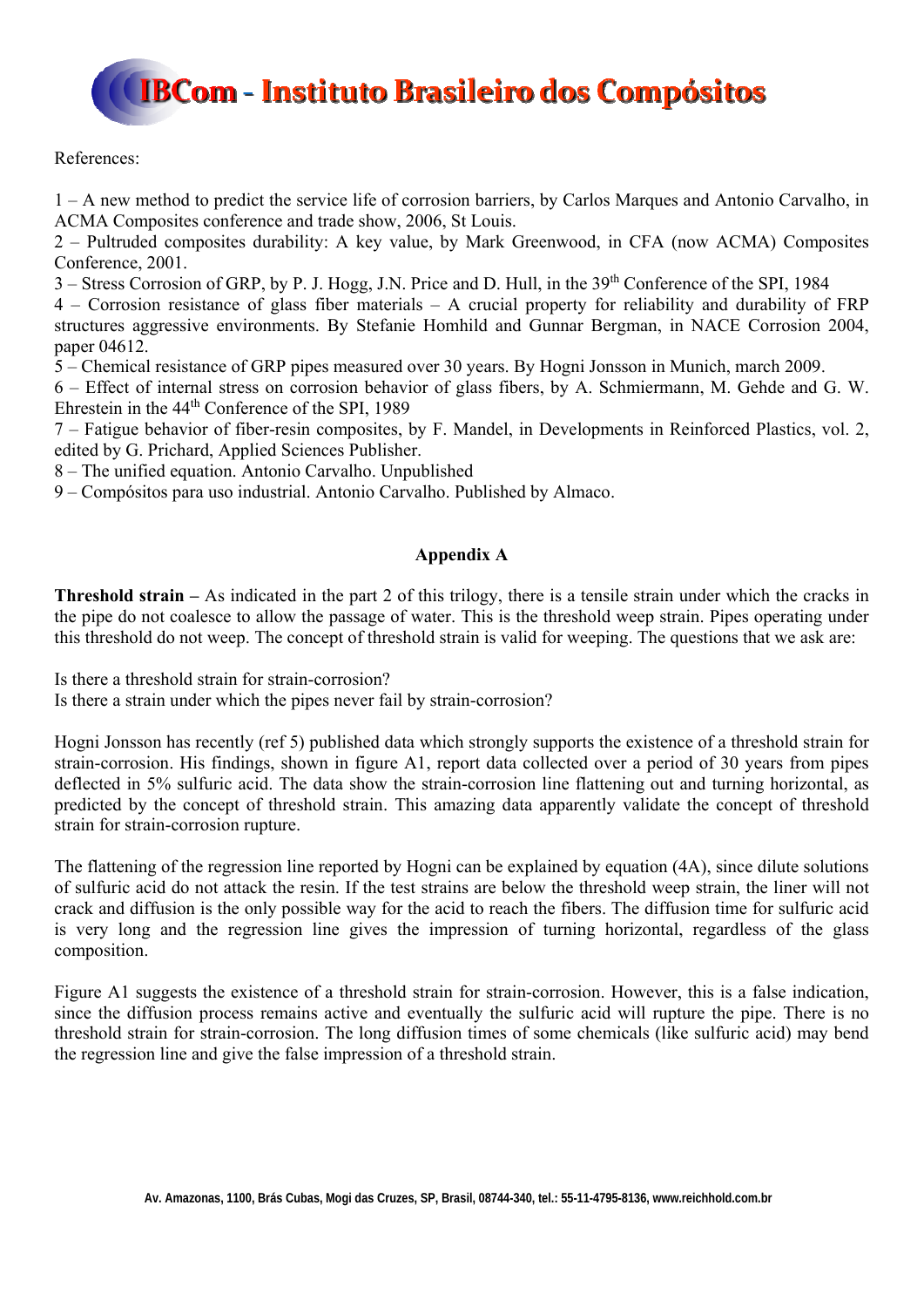



*Figure A1* 

*The long-term strain-corrosion tests of composite pipes in sulfuric acid shows a flattening of the regression line. This, however, is not proof of a threshold strain for strain-corrosion. (Courtesy Amiantit).* 

#### **Appendix B**

**Cyclic strain corrosion –** The discussions presented in this paper are applicable to static loads. The extension of the strain corrosion concept to cyclic loads is very simple and can be summarized in the following statement:

#### *Cyclic tensile loads do not cause strain corrosion.*

This interesting statement is well explained by the unified equation proposed in ref. 8. The unified equation resolves the strain wave in a static and a cyclic component as shown in figure 10 and represented in the following equations.

 $(\varepsilon)_{static} = \varepsilon = \frac{\int_{0} \varepsilon(t)}{2}$ *T*  $\int_{\mathcal{E}}^{T} (t) dt$  $_{static} = \varepsilon = \frac{\int_0^L \varepsilon}{\sqrt{\frac{2}{L}} \varepsilon}$  $\mathcal{E}_{static} = \mathcal{E} = \frac{V}{T}$  (Static component)

 $(\varepsilon)_{cyclic} = \Delta \varepsilon = \varepsilon_{max} - \varepsilon_{min}$  (Cyclic component)

Where  $\epsilon_{\text{max}}$  and  $\epsilon_{\text{min}}$  are the extreme values taken by the tensile strain and T is the period of the cyclic strain wave.